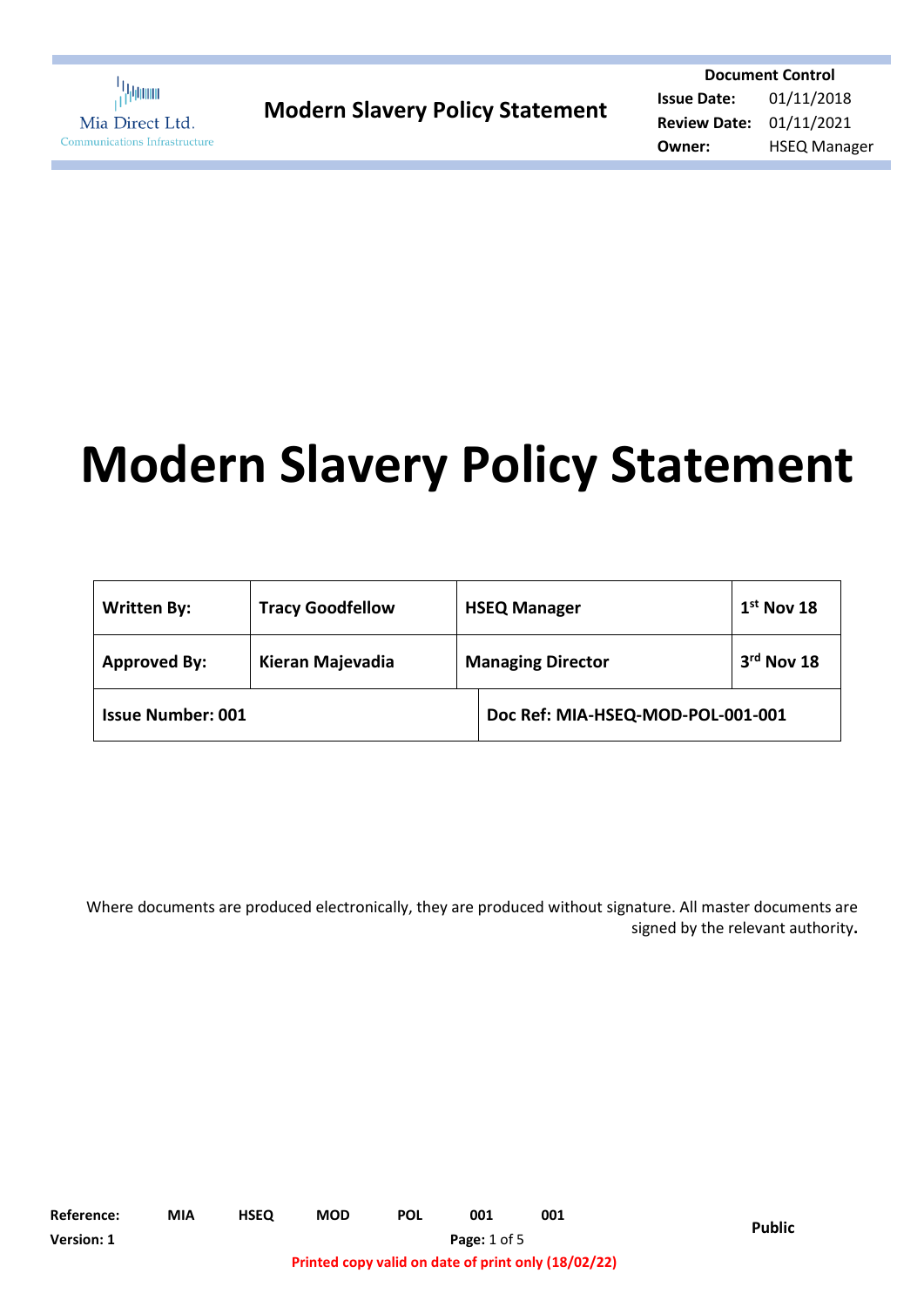

## **Modern Slavery Policy Statement**

**Document Control** 01/11/2018 **Issue Date: Review Date:** 01/11/2021 Owner: **HSEQ Manager** 

#### **Contents**

| 3.1 |  |  |  |  |  |  |
|-----|--|--|--|--|--|--|
| 3.2 |  |  |  |  |  |  |
| 3.3 |  |  |  |  |  |  |
| 3.4 |  |  |  |  |  |  |
| 3.5 |  |  |  |  |  |  |
|     |  |  |  |  |  |  |
|     |  |  |  |  |  |  |
|     |  |  |  |  |  |  |
|     |  |  |  |  |  |  |
|     |  |  |  |  |  |  |

### **AMENDMENT LIST**

| <b>Issue No</b> | <b>DATE</b> | <b>DESCRIPTION</b> | <b>COMPILED BY</b> | <b>APPROVED BY</b> |
|-----------------|-------------|--------------------|--------------------|--------------------|
| 001             | 01/11/18    | First Issue        | T Goodfellow       | K Majevadia        |
| 002             | 01/11/21    | Review             | G Bing             | K Majevadia        |
| 003             | 18/02/22    | Review             | G Bing             | K Majevadia        |
|                 |             |                    |                    |                    |
|                 |             |                    |                    |                    |

**HSEQ** 

**MOD**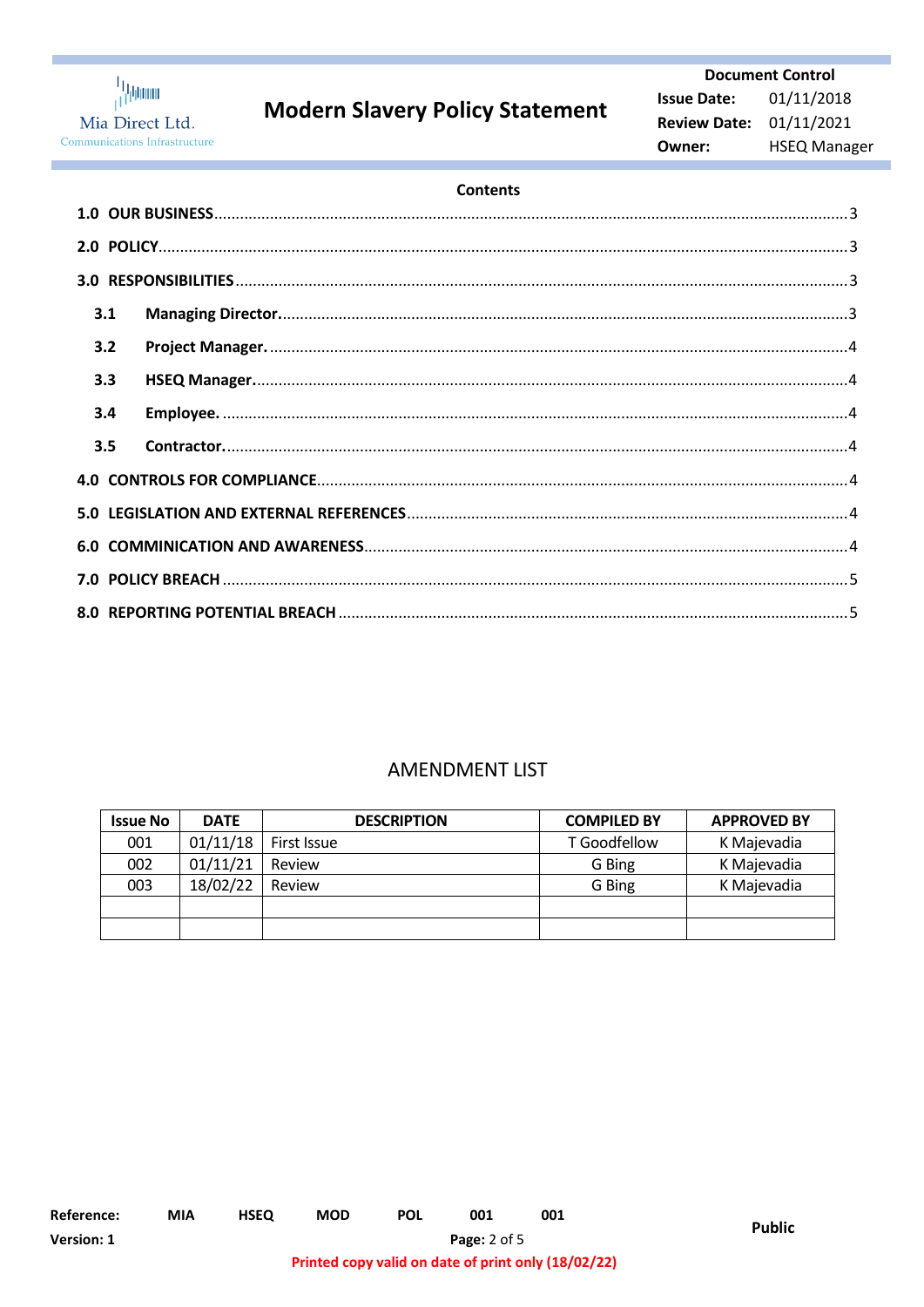

#### <span id="page-2-0"></span>**1.0 OUR BUSINESS**

Mia Direct Ltd. are a managed services provider of communications engineers. We supply qualified, fully equipped teams offering a service to our clients that gives value, reliability, flexibility and partnership with a view to ensuring jobs and projects are completed in a timely and efficient manner first time.

We can consult to offer plans and solutions to our client's communications infrastructure requirements or work with the client's own specifications on any project. Our fibre and Data engineers are based all over England and Scotland. We currently have deployments in Scotland central belt, Midlands and the North west and East.

With a staff level of 15, Mia Direct Ltd is a fast-growing Telecommunications provider working with some of the key established operators. Whilst undertaking a turnkey solution for delivery, Mia Direct Ltd recognise the increase in demand from the operators following significant investment to expand infrastructure which is expected to out strip the supply of UK based resource with a possible influx of migrant workers. Mia Direct Ltd will be focused to address the potential higher risk posed from migrant workers to compliance with the Modern Slavery regulations. Exposure should be minimised by following robust onboarding processes used by our clients.

#### <span id="page-2-1"></span>**2.0 POLICY**

At Mia Direct Ltd, the Senior Management Team recognise that Modern slavery is a crime and a violation of human rights. Modern slavery is defined as defined in numerous forms, such as slavery, servitude, forced or compulsory labour and human trafficking. Each facet has the common theme regarding the deprivation of a person's liberty by another in order to exploit them for personal or commercial or financial gain. Mia Direct Ltd adopt a zero-tolerance approach to modern slavery and are committed to conducting our business-related activities in an ethical manner with integrity at the core of all our business dealings and relationships. The Senior Management team will strive to cascade this ethos towards Modern Slavery to all levels of Mia Direct Ltd and to implement & enforce effective processes and controls to ensure modern slavery is not present anywhere in our own business or our supply chain.

Mia Direct is also committed to ensuring there is full transparency in our approach to tackling modern slavery throughout our supply chain. Mia Direct will promote a reciprocal expectation regarding the same high standards from all of associated contractors, suppliers and business partners against the use of forced, compulsory or trafficked labour, or anyone held in slavery or servitude. Mia Direct Ltd expect that our suppliers will hold their own suppliers to the same high standards.

This policy applies to all persons working for Mia Direct Ltd or on our behalf in any capacity, including employees at all levels, directors, officers, agency workers, seconded workers, volunteers, agents, contractors, external consultants, third-party representatives and business partners. This policy does not form part of any employee's contract of employment and we may amend it at any time.

#### <span id="page-2-3"></span><span id="page-2-2"></span>**3.0 RESPONSIBILITIES**

#### **3.1 Managing Director.**

Overall responsibility for the policy implementation and review rests with the MD. The MD must enforce the policy and be responsible for ensuring that only competent operatives (internal), appointed contractors (external) and reputable supplier are allowed represent Mia

| <b>Reference:</b> | <b>MIA</b> | <b>HSEO</b> | <b>MOD</b>              | <b>POL</b> | 001 | 001 |  |
|-------------------|------------|-------------|-------------------------|------------|-----|-----|--|
| Version: 1        |            |             | <b>Page:</b> $3$ of $5$ |            |     |     |  |

**Public**

**Printed copy valid on date of print only (18/02/22)**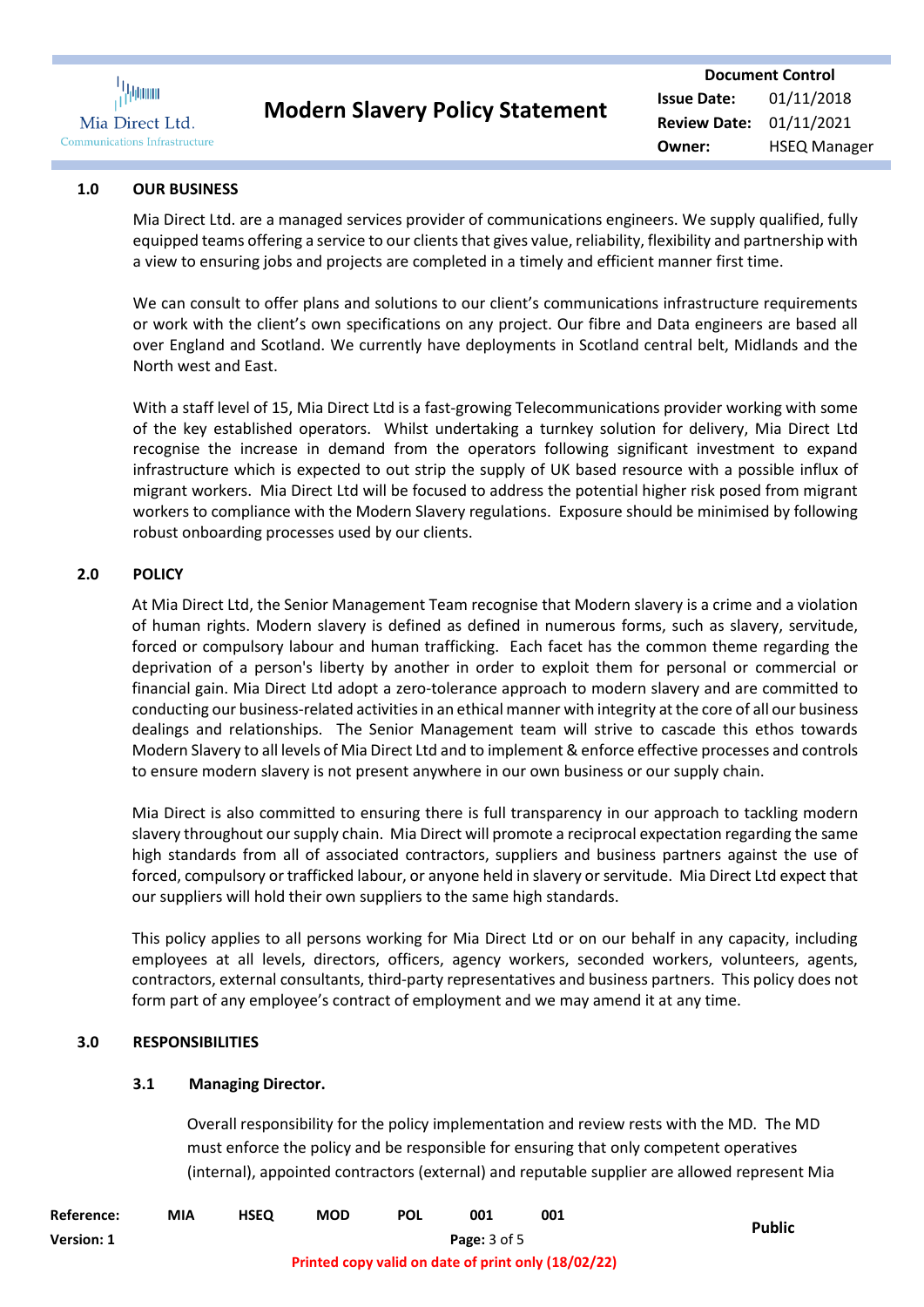

Direct Ltd who hold the same high moral standard regarding compliance to the Modern Slavery Act 2015. Required to identify the training required within the business.

#### <span id="page-3-0"></span>**3.2 Project Manager.**

Adhere to the requirements of the policy. Be vigil in the monitoring of all contractors appointed to undertake work on behalf of Mia Direct Ltd for potential signs of to the non-compliance to the policy. Nominate only reputable suppliers and contractors to meet the demands of the business.

#### <span id="page-3-1"></span>**3.3 HSEQ Manager.**

Audit the effectiveness of the process controls adopted by Mia Direct Ltd to ensure compliance. Undertake robust due diligence checks of all supplier and contractors nominated to represent Mia Direct Ltd.

#### <span id="page-3-2"></span>**3.4 Employee.**

Adhere to the requirements of the policy. Be proactive in reporting of any potential issues relative to the non-compliance to the policy.

#### <span id="page-3-3"></span>**3.5 Contractor.**

Adhere to the requirements of the policy. Maintain adequate controls to meet the high standard of compliance to the Modern Slavery Act 2015. Be transparent and proactive in reporting of any issues relative to the potential non-compliance to the policy which could put the working relationship at risk.

#### <span id="page-3-4"></span>**4.0 CONTROLS FOR COMPLIANCE**

MIA Direct Ltd have a number of policy and procedures within the organisation which will aid to the protection of the business from possible non-compliance. Through effective on-boarding and due diligence checks of individuals, contractors and suppliers by way of rights to works checks, Approved Service Providers audits and validation of payment of wage into dedicated bank accounts Mia Direct Ltd will reduce the potential exposure to policy breach. Validation of contractors and suppliers will be documented in the Control of Contractors policy.

#### <span id="page-3-5"></span>**5.0 LEGISLATION AND EXTERNAL REFERENCES**

Modern Slavery Act 2015

#### **6.0 COMMINICATION AND AWARENESS**

<span id="page-3-6"></span>At Mia Direct Ltd the training on this policy, and on the risk our business faces from modern slavery in its supply chain will be given where needed.

Working on the BT network will require all operatives to undertake operator specific training whereby Modern Slavery is covered as a module as mandatory.

The zero-tolerance approach adopted by Mia Direct Ltd to modern slavery must be communicated to all suppliers, contractors and business partners at the outset of our business relationship with them and

| <b>Reference:</b> | MIA | <b>HSEQ</b> | <b>MOD</b> | <b>POL</b> | 001 | 001 |
|-------------------|-----|-------------|------------|------------|-----|-----|
|                   |     |             |            |            |     |     |